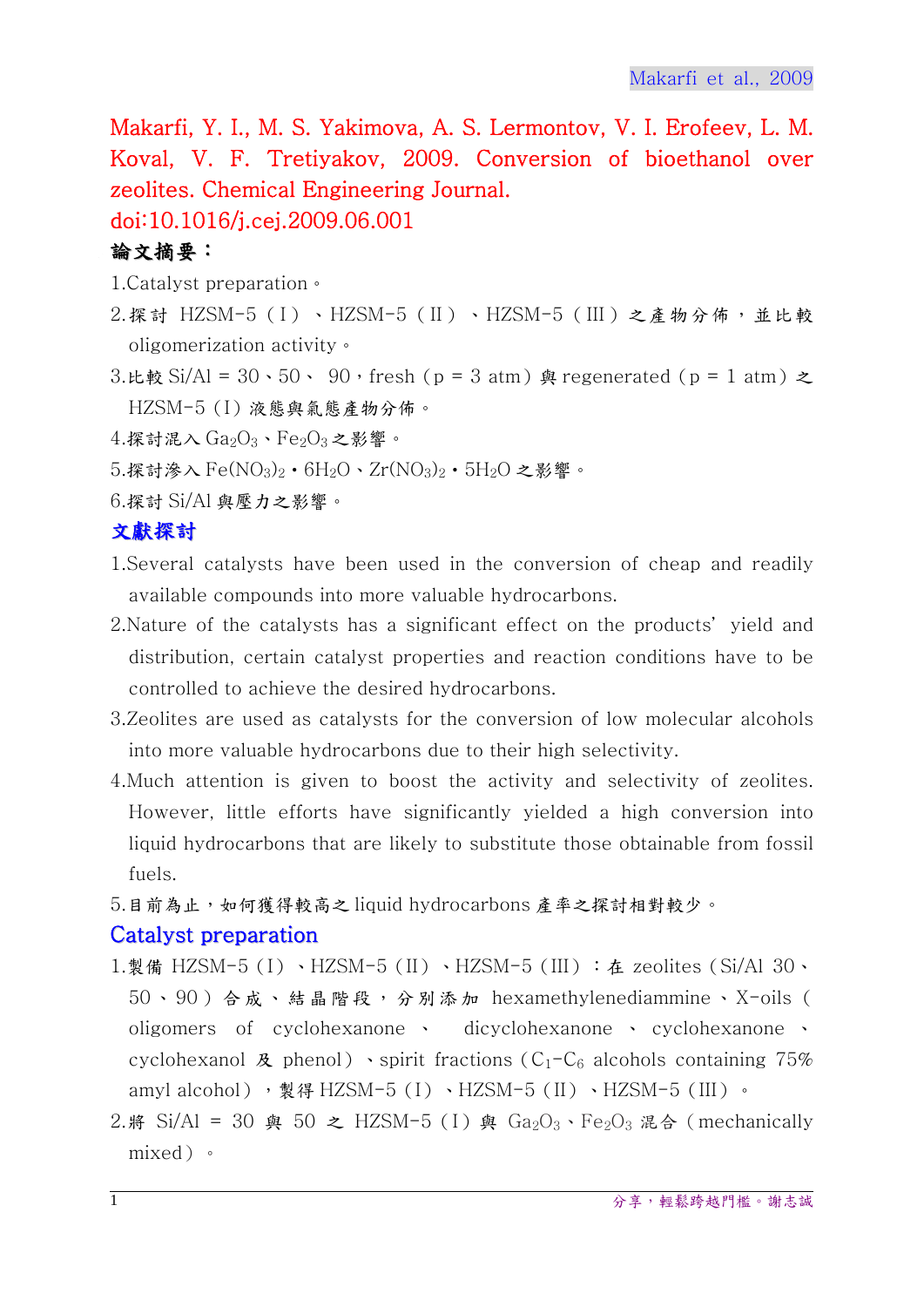$3.$ 於結晶前,分別將Fe(NO<sub>3</sub>)<sub>2</sub>·6H<sub>2</sub>O 、Zr(NO<sub>3</sub>)<sub>2</sub>·5H<sub>2</sub>O滲入(impregnated into) 質子化 Si/Al = 50之ZSM-5。

#### 反應條件

含水乙醇(96%乙醇、4%水);壓力 1 atm~3 atm;溫度 400 C;WHSV 10 h-1; 反應時間 2~4 h。

#### 再生條件

Air (GHSV =  $0.2 S^{-1}$ ); 500 °C;60 min. •

#### 研究結果

#### 1.比較 HZSM-5 (I) 、HZSM-5 (II) 、HZSM-5 (III)

- (1)於溫度 400°C 、WHSV 10 h<sup>-1</sup>、P 3 atm、累積 2 h 反應下, 比較 Si/Al = 50 之 HZSM-5(I)、HZSM-5(II)、HZSM-5(III)之產物分佈,得知 HZSM-5(I)之 liquid hydrocarbons 之選擇性最高。
- (2) 利用 HZSM-5 (I) 者, ethylene 於反應初始 20 min.之濃度約 0.1 %,累計 4 h,可增加至 10 %左右。顯示 HZSM-5(I)之 oligomerization activity 最佳。
- (3)利用HZSM-5(II)者,ethylene之初始濃度即可達95 %。顯示HZSM-5 (II) 之oligomerization activity極低,甚至在反應4 h後,遞減至0。
- (4)利用HZSM-5(III)者,反應2 h後,累計之 ethylene濃度達10 wt.%左右。
- ▶乙烯之寡聚合反應 (Ethylene oligomerization)活躍順序依序為 HZSM-5 (I) > HZSM-5 ( III ) > HZSM-5 ( II )。即合成 HZSM-5 過程中加入 Hexamethylenediammine 有助於提高觸媒之異構化(Isomerization)活性。
- (5)HZSM-5(I)、HZSM-5(III)、HZSM-5(II)之結晶度依序為 91%、 80%、72%。因此,liquid hydrocarbons 之選擇性與觸媒之結晶度呈現線性 關係,

# 2. 於溫度 400°C 、WHSV 10 h<sup>-1</sup> 下, 比較 Si/Al = 30、50 或 90, fresh (p = 3 atm) 或 regenerated (p = 1 atm)  $\geq$  HZSM-5 (I) 液 態產物分佈

- (1) Si/Al = 30者, liquid product產率受壓力影響不大 (29.98 % 與29. 46 %);惟其中之aromatic hydrocarbons濃度隨壓力下降(3 → 1 atm)而降 低,  $C_{5-7}$ 成分則增加, 其原因是來自低壓導致中間產物 $C_{5-7}$ 與 catalyst surface之接觸時間縮短。
- (2) Si/Al = 50者,liquid product產率受壓力影響較大 (26.20 %與 20.61  $%$ ) 。雖liquid product產率低於Si/Al = 30者, 然aromatic hydrocarbons濃 度高於 Si/Al = 30者。另,Si/Al = 50者之Propane–propylene濃度高於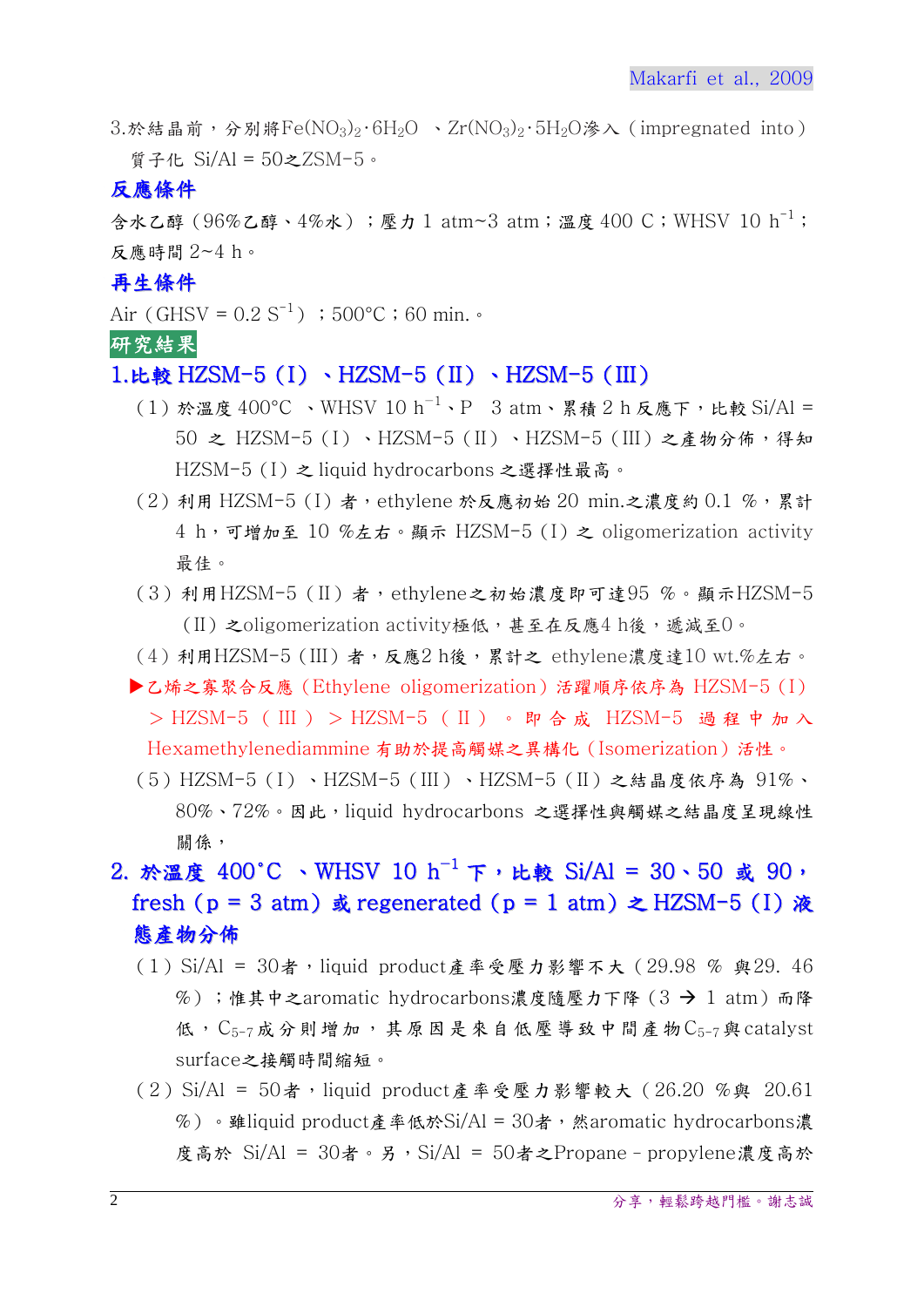$Si/Al = 30$ 者,而ethylene之濃度則幾乎相同。

- (3) Si/Al = 90 (fresh)者, liquid product產率略高於Si/Al = 30 (fresh)者。
- (4) Si/Al = 50者,liquid product產率最低,然aromatic hydrocarbons濃度卻 非最低,與 $C_{5-7}$ 濃度最低且 $C_3$  hydrocarbons濃度最高之觀察結果相符。
- ( 5 ) Fresh HZSM-5 catalysts (  $Si/Al = 30 \cdot 50 \cdot 90$  )  $\geq$  Aromatic hydrocarbon產率幾乎相同,約90%。
- 3. 於溫度 400℃、WHSV 10 h<sup>-1</sup>下,比較 Si/Al = 30 或 90, fresh (p = 3 atm)或 regenerated(p = 1 atm)之 HZSM-5(I)氣態產物分 佈與反應時間之關係
	- (1) Fresh (P = 3 atm) 、Si/Al =  $30\ddot{\mathrm{a}}$ , 反應初期之C<sub>3</sub> hydrocarbons (propane - propylene)之濃度約為 $C_4$  hydrocarbons之兩倍,隨後 $C_3$ hydrocarbons 濃度下降,  $C_4$  hydrocarbons 濃度上升超過 $C_3$ hydrocarbons。
	- (2)Fresh (P = 3 atm)、Si/Al = 30 者, ethylene (C<sub>2</sub>H<sub>4</sub>)之濃度低於 ethane  $(C_2H_6)$  •
	- (3) Regenerated ( $P = 1$  atm) 、Si/Al = 30者, ethylene濃度隨反應時間之增 加而增加,  $C_{3-4}$  hydrocarbons濃度隨之降低, 顯示oligomerization active center已受封鎖,且C3-4 hydrocarbons並非來自ethylene,而是來自含有超 個四個碳原子之oligomers之裂解(Cracking)。
	- $(4)$  Si/Al =  $90\text{\AA}$ , ethylene濃度隨反應時間之增加而微增。
	- (5) Regenerated (P = 1 atm) 、Si/Al =  $90\text{\AA}$ , C<sub>3-4</sub> hydrocarbons產出幾乎 維持不變。

#### $4.\mathbb{R} \wedge \mathrm{Ga}_2\mathrm{O}_3\cdot\mathrm{Fe}_2\mathrm{O}_3$ 之影響

- (1) 於HZSM-5(I) (Si/Al = 50) 混入 $Ga_2O_3$  , pore volume雖由0.11 cm<sup>3</sup>/g 增加至 $0.15$  cm $^3$ /g,然liquid hydrocarbons產率,相對未混入 $\rm Ga_2O_3$ 者,並 沒有明顯改變  $(26.20\%$  與24.16 %)。經再生後,混入 $Ga_2O_3$ 者之liquid hydrocarbons產率反而較高,惟liquid fraction之aromatics含量較少。(比 較Table 4與Table 3)
- $(2)$  於HZSM-5(I) (Si/Al = 50)混入 $Fe<sub>2</sub>O<sub>3</sub>$ , 結晶度降低, 預期之methane產 量與saturated aliphatic hydrocarbons並未看到。
- $(3)$  「混入 $Ga_2O_3$ 、 $Fe_2O_3$ 之影響」在論文中並未交待清楚。

#### $5.\bigstar$ 入 Fe(NO<sub>3</sub>)<sub>2</sub>・6H<sub>2</sub>O、Zr(NO<sub>3</sub>)<sub>2</sub>・5H<sub>2</sub>O 之影響。

(1)滲入 Zr(NO3)2·5H2O者, liquid hydrocarbons 產率明顯降低,反應 2 h 後 , gaseous products 之 ethylene 濃度達 75 %, 反應 4 h 後, ethylene